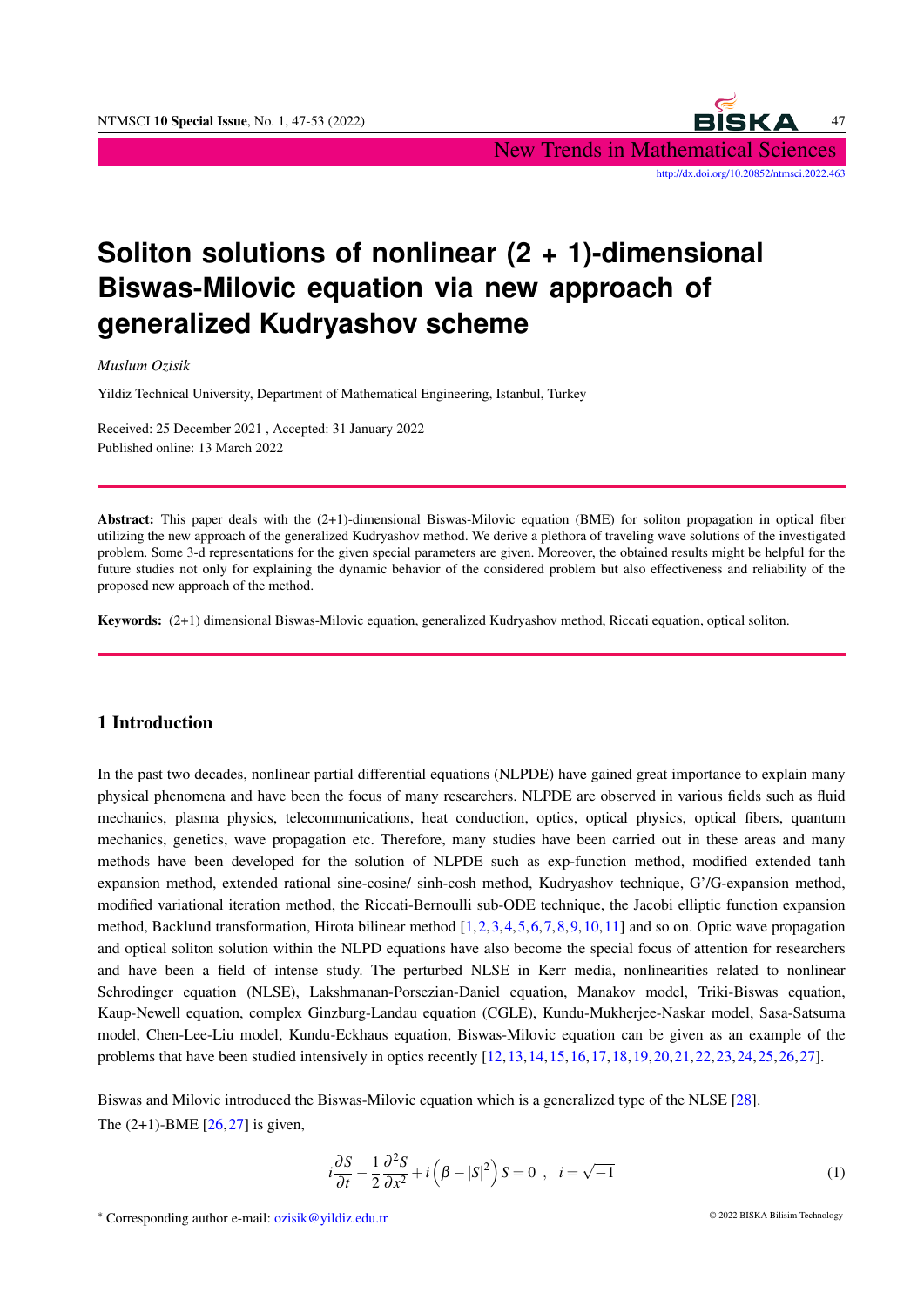$$
S(x, y, t) = e^{i\theta} S(\xi) , \quad \xi = x + y + at , \quad \theta = ax + by + \omega t.
$$
 (2)

<span id="page-1-0"></span>In eq.[\(1\)](#page-0-0) and eq.[\(2\)](#page-1-0)  $S(x, y, t)$  is a complex,  $S(\zeta)$  is a real valued function and x, y are the independent variables which represent spatial co-ordinates, t is the temporal variable. In addition θ is the phase component and *a*,*b*,ω,β are real values.

The rest of the paper is presented as follows: In Section [2,](#page-1-1) algorithm of the method and application to considered problem is given; In Section [3,](#page-3-0) we present numerical results and discussion and finally, we conclude the obtained results in Section [4.](#page-5-12)

### <span id="page-1-1"></span>2 Algorithm of the method and application to problem

**Step 1:** Consider the  $(2+1)$ -dimensional BME in eq.[\(1\)](#page-0-0) and the wave transformation in eq.[\(2\)](#page-1-0). Substituting eq.(2) into eq.[\(1\)](#page-0-0), we get the following nonlinear ordinary differential equation (NLODE):

$$
-2(S(\xi))^3 + (a^2 + 2\beta - 2\omega) S(\xi) - \frac{d^2 S(\xi)}{d\xi^2} = 0
$$
\n(3)

Step 2: According to generalized Kudryashov technique the solution of eq.[\(3\)](#page-1-2) is offered in the following form.

<span id="page-1-4"></span><span id="page-1-3"></span><span id="page-1-2"></span>
$$
S(\xi) = \frac{\sum_{i=0}^{p} A_i T^i(\xi)}{\sum_{j=0}^{q} B_j T^j(\xi)}, \ A_p, B_q \neq 0
$$
 (4)

In eq.[\(4\)](#page-1-3),  $A_0, ..., A_p, B_0, ..., B_q$  are unknowns real parameters to be computed later ( $A_p, B_q$  should not be zero simultaneously). The p and q are the balancing constants which are computed using the homogeneous balance principle in eq.[\(3\)](#page-1-2) as  $p=q+1$ . If we select  $q=1$ , produces  $p=2$  then eq.[\(4\)](#page-1-3) takes the form,

$$
S(\xi) = \frac{A_0 + A_1 T(\xi) + A_2 T^2(\xi)}{B_0 + B_1 T(\xi)}, \ A_2, B_1 \neq 0
$$
\n<sup>(5)</sup>

where  $A_2$ ,  $B_1$  are should not be zero simultaneously.

Step 3: We take the auxiliary function in eq.[\(5\)](#page-1-4) which satisfies the following first order Riccati differential equation.

<span id="page-1-5"></span>
$$
\frac{dT(\xi)}{d\xi} = T'(\xi) = w - [T(\xi)]^2 = 0
$$
\n(6)

The form of the Riccati equation  $T'(\xi) = w + T^2(\xi)$  is used by many researchers under the names tanh expansion method, extended tanh expansion method and lastly modified extended tanh function/expansion method (METFM/METEM) with the following solutions [3,4].

$$
T(\xi) = \begin{cases} -\sqrt{-w} \tanh(\sqrt{-w}\xi), & w < 0..., T(\xi) = \begin{cases} \sqrt{w} \tan(\sqrt{w}\xi), & w > 0..., T(\xi) = \begin{cases} -\frac{1}{\xi}, & w = 0 \\ 0, & \text{otherwise} \end{cases} \end{cases} (7)
$$

© 2022 BISKA Bilisim Technology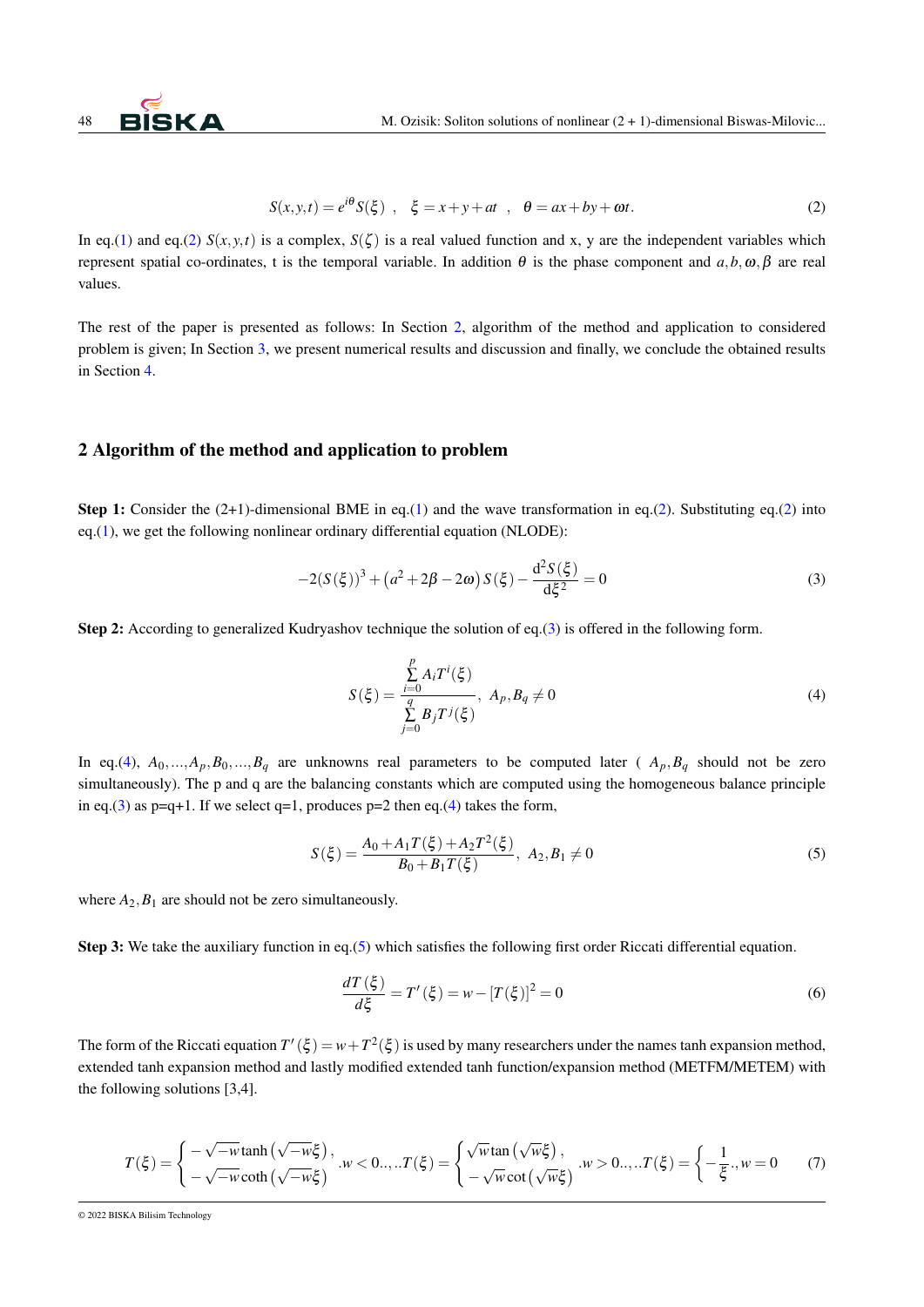Step 4: In this study, we use the Riccati equation is given in eq.[\(6\)](#page-1-5) with the following solutions,

$$
T(\xi) = \begin{cases} \sqrt{w} \tanh\left(\sqrt{w}\xi\right), & w > 0, \ T(\xi) = \begin{cases} -\sqrt{-w} \tan\left(\sqrt{-w}\xi\right), & w < 0, \ T(\xi) = \begin{cases} \frac{1}{\xi}, & w = 0 \end{cases} \end{cases}
$$
(8)

where w is a real parameter.

Step 5: Substituting eq.[\(5\)](#page-1-4) and its necessary derivatives along with eq.[\(6\)](#page-1-5) into eq.[\(3\)](#page-1-2) produces a polynomial in powers of  $T(\zeta)$ . Summing the each coefficients of  $T^i(\zeta)$  with the same power and taking to zero, we get a set of algebraic equations in the following form,

<span id="page-2-0"></span>
$$
T^{0}(\xi) : -2A_{0}^{3} + ((a^{2} + 2\beta - 2\omega) B_{0}^{2} - 2w^{2}B_{1}^{2})A_{0} - 2w^{2}B_{0}(-A_{1}B_{1} + A_{2}B_{0}) = 0
$$
  
\n
$$
T^{1}(\xi) : A_{1} (a^{2} + 2\beta - 2\omega + 2w) B_{0}^{2} + 2B_{1}A_{0} (a^{2} + 2\beta - 2\omega - w) B_{0} - 6A_{0}^{2}A_{1} = 0
$$
  
\n
$$
T^{2}(\xi) : A_{0} (a^{2} + 2\beta - 2\omega + 2w) B_{1}^{2} + 2B_{1}A_{1} (a^{2} + 2\beta - 2\omega - w) B_{0} + A_{2} (a^{2} + 2\beta - 2\omega + 8w) B_{0}^{2} - 6A_{0}^{2}A_{2} - 6A_{0}A_{1}^{2} = 0
$$
  
\n
$$
T^{3}(\xi) : A_{1} (a^{2} + 2\beta - 2\omega) B_{1}^{2} + 2 ((a^{2} + 2\beta - 2\omega + 3w) A_{2} + A_{0}) B_{1}B_{0} - 2A_{1}^{3} + (-12A_{0}A_{2} - 2B_{0}^{2}) A_{1} = 0
$$
  
\n
$$
T^{4}(\xi) : A_{2} (-6B_{0}^{2} + (a^{2} + 2\beta - 2\omega + 2w) B_{1}^{2} - 6A_{0}A_{2} - 6A_{1}^{2}) = 0
$$
  
\n
$$
T^{5}(\xi) : -6A_{1}A_{2}^{2} - 6A_{2}B_{0}B_{1} = 0
$$
  
\n
$$
T^{6}(\xi) : -2A_{2}^{3} - 2A_{2}B_{1}^{2} = 0
$$
  
\n(9)

<span id="page-2-2"></span>Step 6: Solving the algebraic system in eq.[\(9\)](#page-2-0) by aid of a Computer Algebraic Software we obtain the following possible solution sets:

$$
Set_{1,2} = \left\{ A_0 = A_0, A_1 = A_1, A_2 = 0, B_0 = \frac{\mp 2A_0}{\sqrt{2a^2 + 4\beta - 4\omega}}, B_1 = \frac{\mp 2A_1}{\sqrt{2a^2 + 4\beta - 4\omega}} \right\},\
$$
  

$$
Set_{3,4} = \left\{ A_0 = \frac{\mp B_0 \sqrt{2a^2 + 4\beta - 4\omega}}{2}, A_1 = \frac{\mp B_1 \sqrt{2a^2 + 4\beta - 4\omega}}{2}, A_2 = 0, B_0 = B_0, B_1 = B_1 \right\}
$$

$$
(10)
$$

Considering the eqs.[\(5\)](#page-1-4) and eq.[\(2\)](#page-1-0) by using the solutions of eq.[\(6\)](#page-1-5) given in eq.[\(8\)](#page-2-1), we can construct the soliton solution of eq.[\(1\)](#page-0-0) in the following form: for  $w < 0$ ;

<span id="page-2-3"></span>
$$
S_1(x, y, t) = e^{i(ax + by + \omega t)} \frac{A_0 - A_1 \sqrt{-w} \tan(\sqrt{-w} (at + x + y)) - A_2 w (\tan(\sqrt{-w} (at + x + y)))^2}{B_0 - B_1 \sqrt{-w} \tan(\sqrt{-w} (at + x + y))}
$$
(11)

<span id="page-2-4"></span>
$$
S_2(x, y, t) = e^{i(ax + by + \omega t)} \frac{A_0 + A_1 \sqrt{-w} \cot(\sqrt{-w} (at + x + y)) - A_2 w (\cot(\sqrt{-w} (at + x + y)))^2}{B_0 + B_1 \sqrt{-w} \cot(\sqrt{-w} (at + x + y))}
$$
(12)

<span id="page-2-6"></span>for  $w > 0$ ;

<span id="page-2-5"></span>
$$
S_3(x, y, t) = e^{i(ax + by + \omega t)} \frac{A_0 + A_1 \sqrt{w} \tanh(\sqrt{w} (at + x + y)) + A_2 w (\tanh(\sqrt{w} (at + x + y)))^2}{B_0 + B_1 \sqrt{w} \tanh(\sqrt{w} (at + x + y))}
$$
(13)

$$
S_4(x, y, t) = e^{i(ax + by + \omega t)} \frac{A_0 + A_1 \sqrt{w} \coth(\sqrt{w} (at + x + y)) + A_2 w (\coth(\sqrt{w} (at + x + y)))^2}{B_0 + B_1 \sqrt{w} \coth(\sqrt{w} (at + x + y))}
$$
(14)

© 2022 BISKA Bilisim Technology

<span id="page-2-1"></span>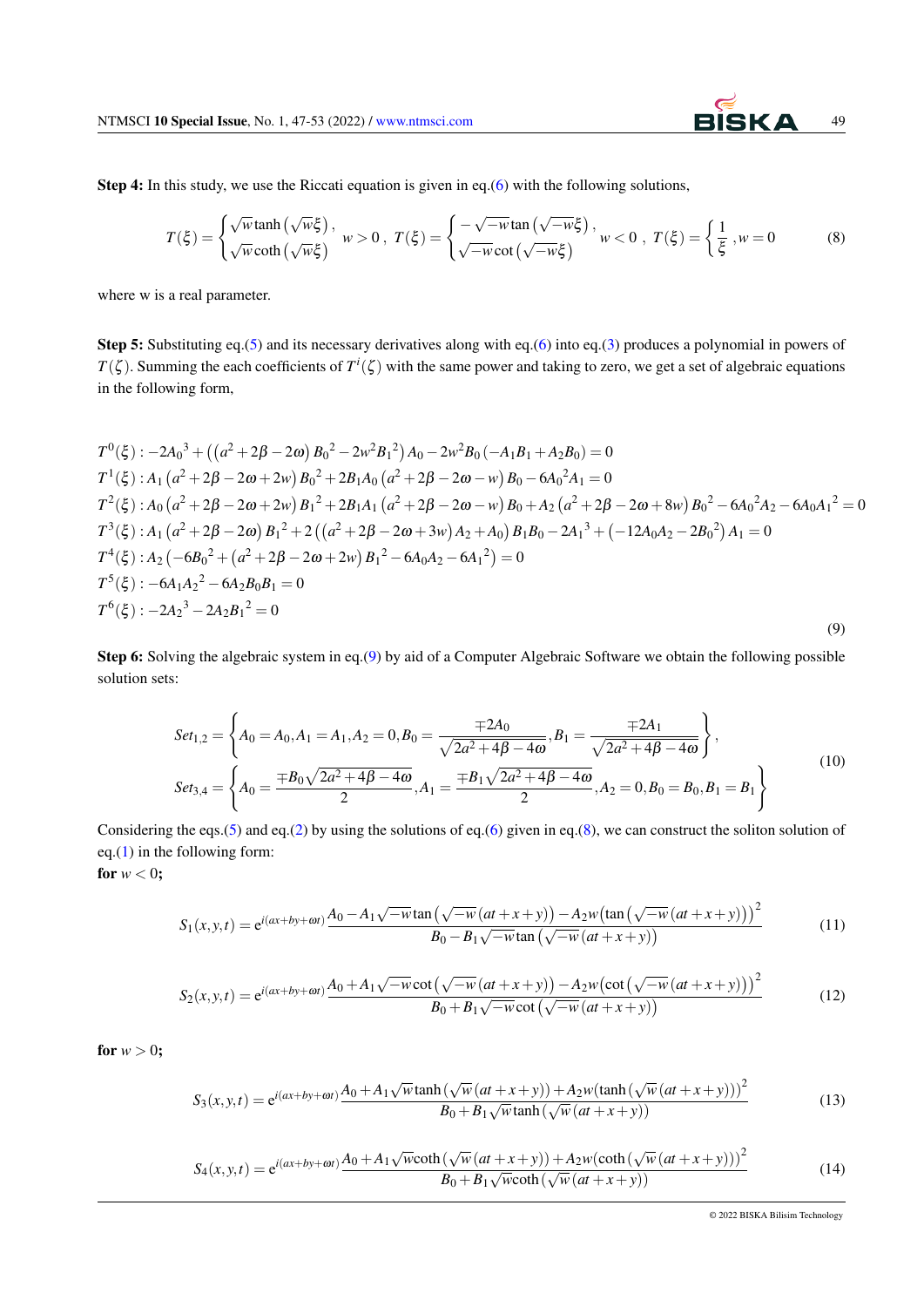

<span id="page-3-1"></span>for  $w = 0$ ;

$$
S_5(x, y, t) = e^{i(ax + by + \omega t)} \frac{A_0 + \frac{A_1}{at + x + y} + \frac{A_2}{(at + x + y)^2}}{B_0 + \frac{B_1}{at + x + y}}
$$
(15)

Selecting the any set given in eq.[\(10\)](#page-2-2), then inserting into eqs.[\(11](#page-2-3)[-15\)](#page-3-1) by considering with suitable selected parameter values, we get the different graphical representations given by Fig.1-Fig.5.

## <span id="page-3-0"></span>3 Results and graphical representation



Fig. 1: The 3D (a) modulus, (b) real, (c) imaginary surface of  $S_1(x, y, t)$  in eq.[\(11\)](#page-2-3) by selecting set *Set*<sub>3</sub> in eq.[\(10\)](#page-2-2) for the parameters  $w = -0.05, a=0.5, b=1.2, \omega = 0.75, A_0 = 0.5, A_1 = 1, \beta = 1.2, t=1.$ 



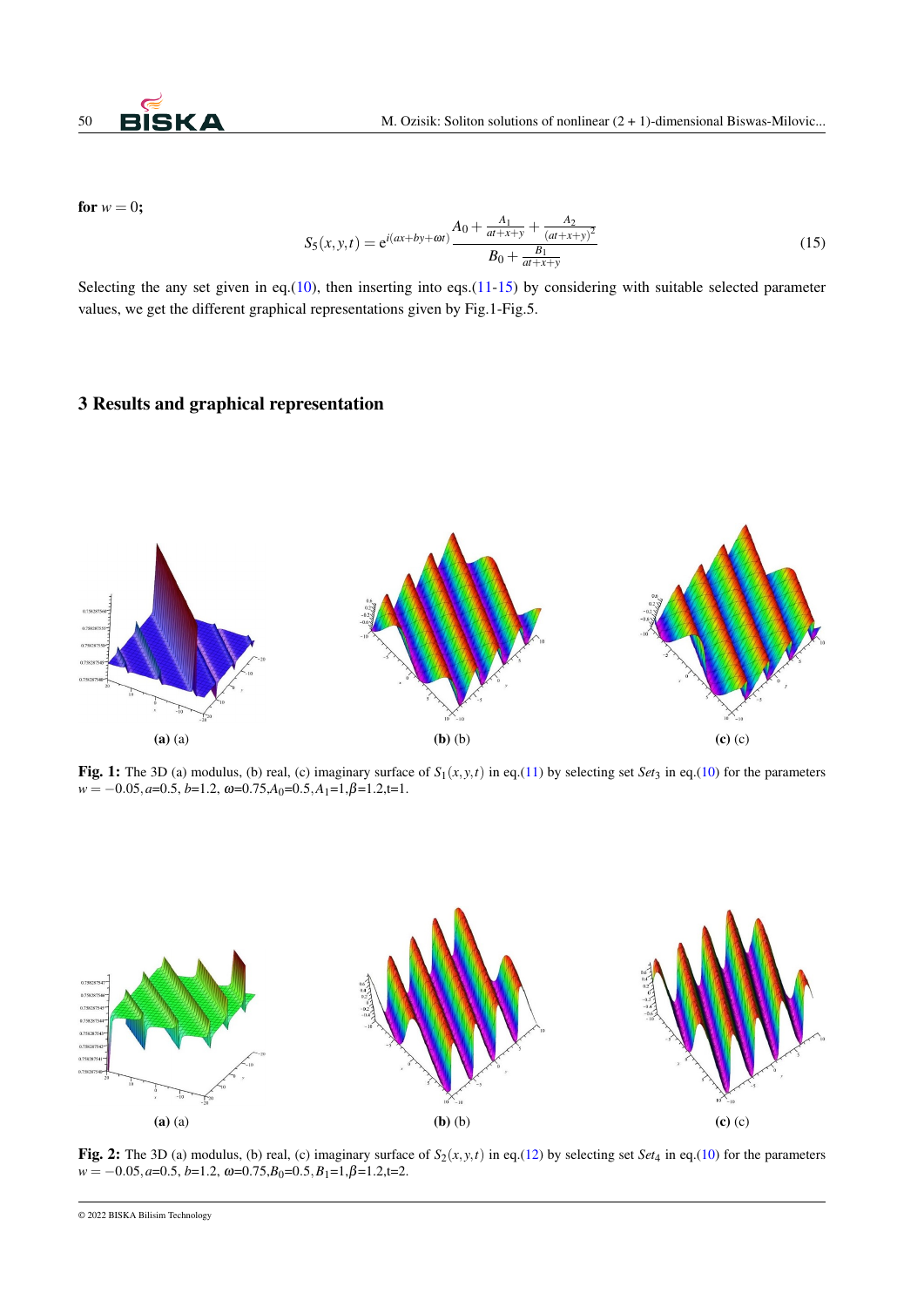

Fig. 3: The 3D (a) modulus, (b) real, (c) imaginary surface of  $S_3(x, y, t)$  in eq.[\(13\)](#page-2-5) by selecting set *Set*<sub>1</sub> in eq.[\(10\)](#page-2-2) for the parameters  $w = 0.05, a = 0.5, b = 1.2, \omega = 0.75, A_0 = 0.5, A_1 = 1, \beta = 1.2, t = 1.$ 



Fig. 4: The 3D (a) modulus, (b) real, (c) imaginary surface of  $S_4(x, y, t)$  in eq.[\(14\)](#page-2-6) by selecting set *Set*<sub>3</sub> in eq.[\(10\)](#page-2-2) for the parameters  $w = 0.05, a = 0.5, b = 1.2, \omega = 0.75, B_0 = 0.5, B_1 = 1, \beta = 1.2, t = 1.$ 



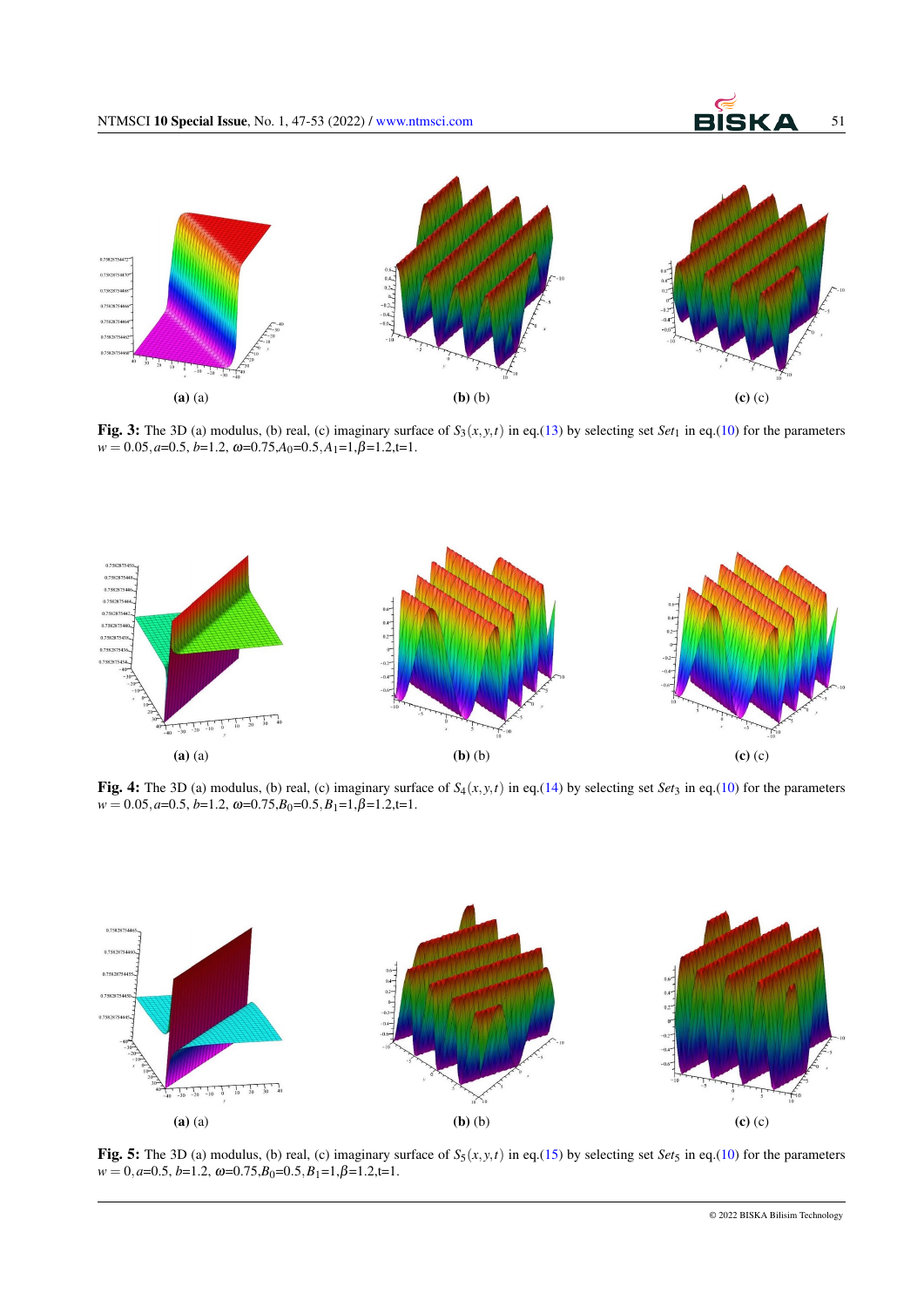

### <span id="page-5-12"></span>4 Conclusion

Modeling of optical solitons and obtaining their solutions are of great importance. The Biswas-Milovic equation is not only a generalized version of the nonlinear Schrodinger equation, but also has an special importance as a realistic model. In this study, the (2+1)-dimensional Biswas-Milovic equation which has not been studied much, is investigated, soliton solutions and graphics that have not been given in the literature before are presented such as periodic, singular periodic, kink, singular kink, periodic singular kink. Moreover, unlike its common usage, the Riccati equation was taken as  $T'(\xi)$  = *w*−*T*<sup>2</sup>(ξ) and combining with the generalized Kudryashov technique the specified solutions were obtained.

#### Competing interests

The authors declare that they have no competing interests.

### Authors' contributions

All authors have contributed to all parts of the article. All authors read and approved the final manuscript.

### References

- <span id="page-5-0"></span>[1] Kudryashov, N. A., (2020), Method for finding highly dispersive optical solitons of nonlinear differential equations. Optik, 206:163550
- <span id="page-5-1"></span>[2] Wang, M., Li, X., Zhang, J. (2008). The (G'/G)-expansion method and travelling wave solutions of nonlinear evolution equations in mathematical physics. Physics Letters A, 372(4), 417-423
- <span id="page-5-2"></span>[3] Fan, E., Zhang, J. (2002). Applications of the Jacobi elliptic function method to special-type nonlinear equations. Physics Letters A, 305(6), 383-392
- <span id="page-5-3"></span>[4] Fan, Engui, Hona, Y.. (2002), Generalized tanh Method Extended to Special Types of Nonlinear Equations. Zeitschrift für Naturforschung A. 57. 10.1515/zna-2002-0809
- <span id="page-5-4"></span>[5] Muslum Ozisik, (2022), On the optical soliton solution of the (1+1)-dimensional perturbed NLSE in optical nano-fibers, Optik, 250:168233
- <span id="page-5-5"></span>[6] Cinar, M., Onder, I., Secer, A., Yusuf, A., Sulaiman, T., Bayram, M., Aydin, H., (2021), Soliton Solutions of  $(2+1)$  Dimensional Heisenberg Ferromagnetic Spin Equation by the Extended Rational sine cosine and sinh cosh Method, International Journal of Applied and Computational Mathematics, 7(4)
- <span id="page-5-6"></span>[7] Vakhnenko, V. O., Parkes, E. J., Morrison, A. J. (2003). A Backlund transformation and the inverse scattering transform method for the generalised Vakhnenko equation. Chaos, Solitons & Fractals, 17(4), 683-692
- <span id="page-5-7"></span>[8] Ozdemir, N., Esen, H., Secer, A., Bayram, M., Yusuf, A., Sulaiman, T. A., (2021),Optical Soliton Solutions to Chen Lee Liu model by the modified extended tanh expansion scheme, Optik, 245, 167643
- <span id="page-5-8"></span>[9] Albosaily, Sahar, Wael W. Mohammed, Mohammed A. Aiyashi, and Mahmoud A.E. Abdelrahman. (2020). Exact Solutions of the (2+1)-Dimensional Stochastic Chiral Nonlinear Schrodinger Equation, Symmetry 12, no. 11: 1874. https://doi.org/10.3390/sym12111874
- <span id="page-5-9"></span>[10] Sulaiman, Tukur Abdulkadir, Yusuf, Abdullahi, Atangana, Abdon, (2020), New lump, lump-kink, breather waves and other interaction solutions to the (3+1)-dimensional soliton equation, Communications in Theoretical Physics, Volume 72, Issue 8
- <span id="page-5-10"></span>[11] He, Ji-Huan, Wu, Xu-Hong. (2006). Exp-function method for nonlinear wave equations. Chaos, Solitons & Fractals. 30. 700-708. 10.1016/j.chaos.2006.03.020
- <span id="page-5-11"></span>[12] Yildirim Y., Topkara E., Biswas A., Triki H., Ekici M., Guggilla P., Khan S., R. Belic M., (2021), Cubic-quartic optical soliton perturbation with Lakshmanan-Porsezian-Daniel model by sine-Gordon equation approach. Journal of Optics (India), 50(2):322- 329

© 2022 BISKA Bilisim Technology